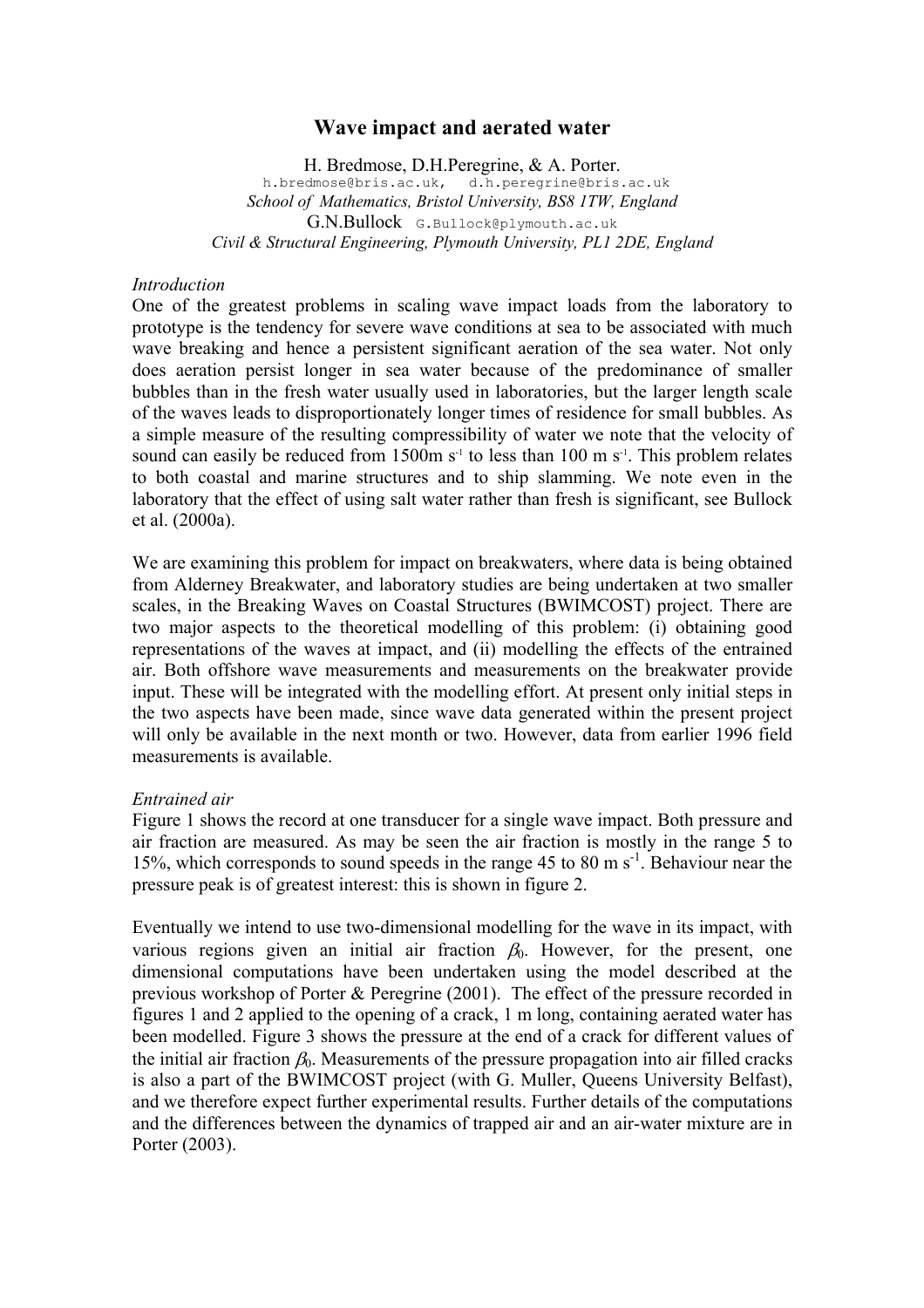

Figure 1. Pressure (solid line) and air fraction (dotted line) measurements from Alderney breakwater (see Bullock et al. 2000).



Figure 2. Pressure and air fraction in wave impact on Alderney breakwater.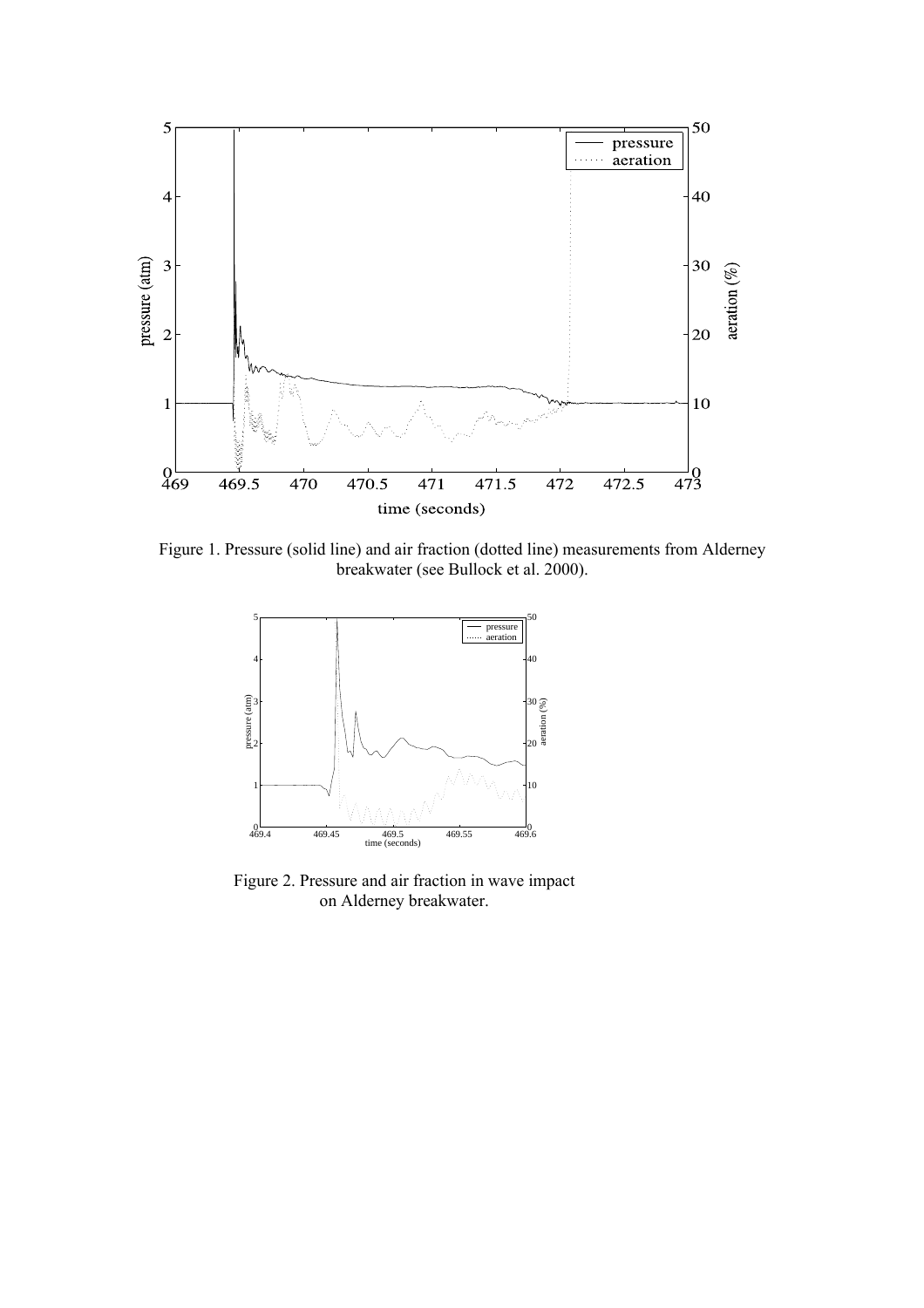

Figure 3. Pressure from wave impact applied to a crack of aerated water. The pressure at the end of the crack is displayed.

# *Incident waves*

Measurements are often made of wave pressures on bodies, for steep and breaking waves it is often difficult to make good estimates of the waves that cause the measured loads, especially where ocean waves are involved. For the Alderney breakwater measurements there are a set of pressure recorders on the sea bed in front of the breakwater. Data from these recorders is the main source for modelling the impacting waves. Video has been tried but the rigours of field conditions, spray and lack of available light mean that such records are not practicable. Data from the 2002-03 field campaign will soon be available but, for the present, we have 1996 data which was distinguished by relatively mild sea conditions.

Preliminary results have been obtained by using a least squares solution and linear slowly varying wave theory to separate the incident and reflected waves measured from five wave recorders in a line perpendicular to the breakwater. A sixth pressure measurement off this line indicates that it is an almost two-dimensional sea. Both the incident and reflected waves are then propagated, forwards and backwards respectively, to the breakwater. The result is then compared with pressure measured at the lowest of the pressure recorders on the face of the breakwater. Figure 4 shows part of our first comparison. Very shortly we shall have corresponding records where nonlinear wave models are used to transfer the wave field from the pressure recorders on the bed to the face of the breakwater.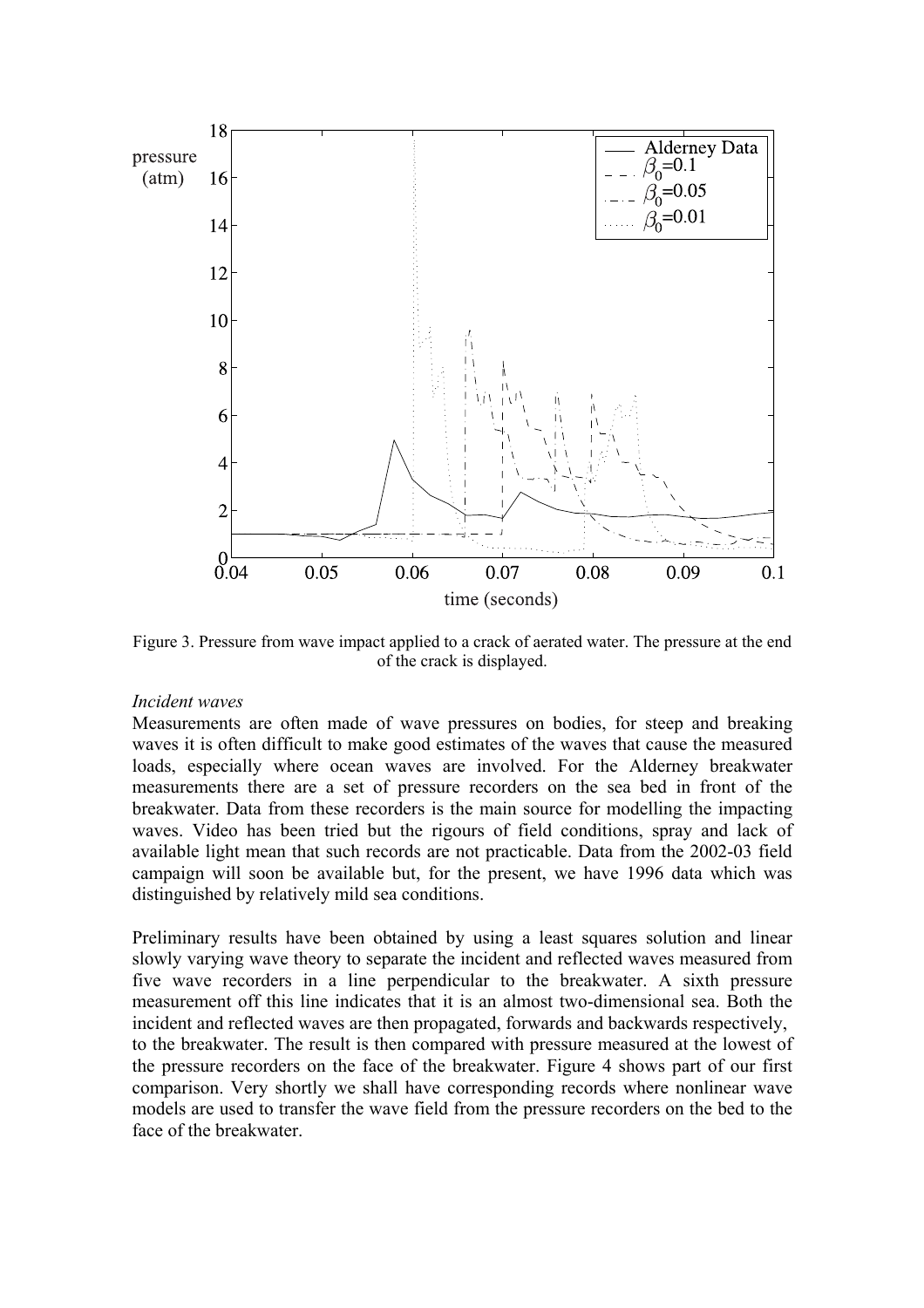

Figure 5. Pressure measurement on the face of Alderney breakwater, thick line, compared with linear prediction of waves at that point from offshore pressure measurements.

We acknowledge support from EPSRC.

- Bullock, G.N., Crawford, A.R., Hewson, P.J., Walkden, M.J.A. & Bird, P.A.D., 2000a. The influence of air and scale on wave impact pressures. *Coastal Engineering*, **42**, 291-312.
- Bullock, G.N., Hewson, P.J., Crawford, A.R. & Bird, P.A.D., 2000b. Field and laboratory measurements on vertical breakwaters. *Coastal Structures '99*, editor I.J.Losada, Balkema, Rotterdam, **2**: 613-622.
- Porter, A. 2003 *The effect of entrained air on violent water wave impact*. Ph.D. thesis, Bristol University.
- Porter, A. and Peregrine, D.H. 2001 The effect of entrained air on pressure pulses in a thin crack, see http://www.wsatkins.co.uk/17iwwwfb/proceedings\_text\_graphic.htm (or, in due course, http://www.rina.org.uk/index.pl?section=IWWWFBProc&n=560 ).